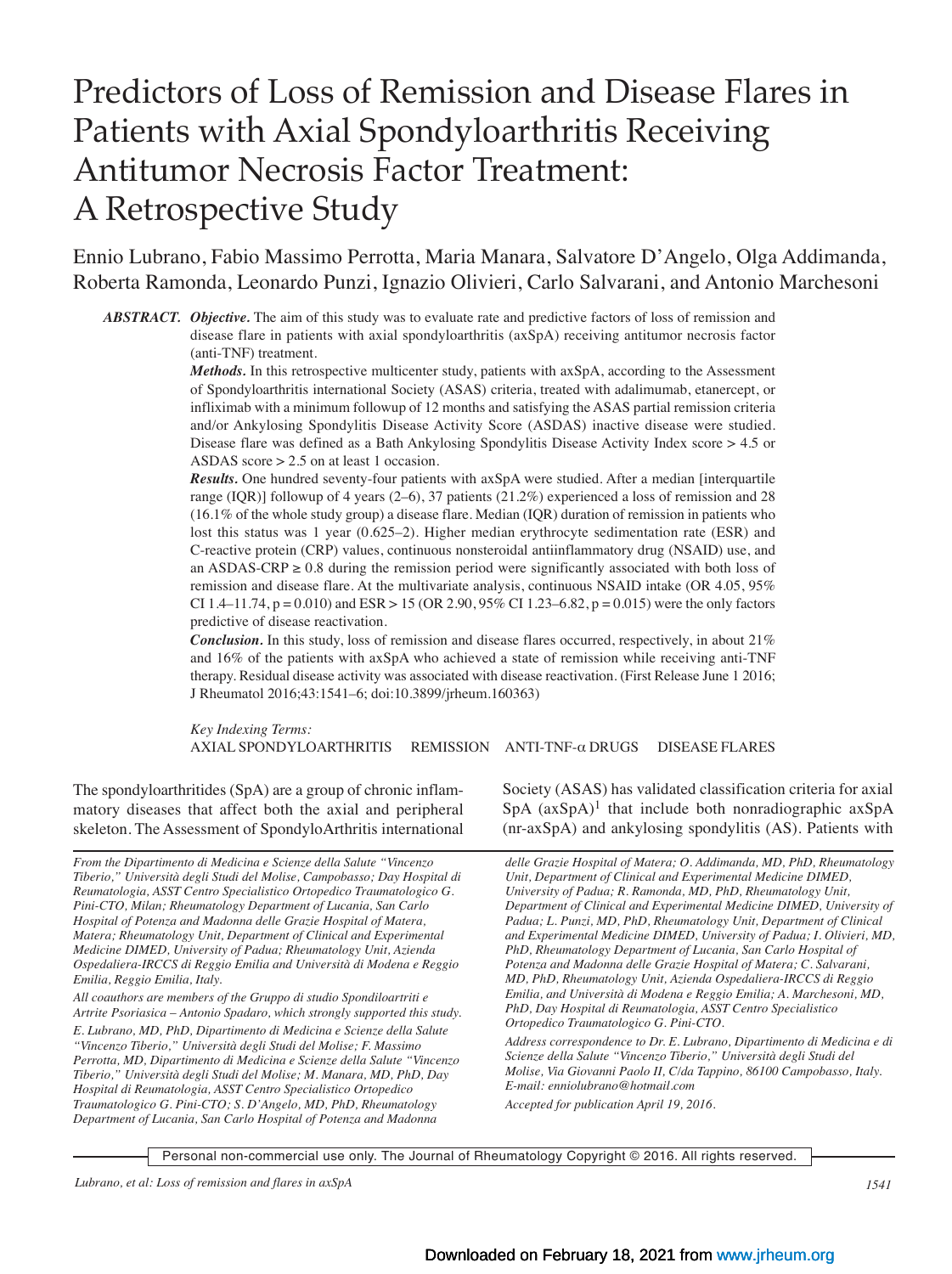nr-axSpA and AS have comparable but not identical clinical manifestations and burdens of disease, which often require chronic treatment.

Tumor necrosis factor- $\alpha$  (TNF- $\alpha$ ) antagonists infliximab (IFX), etanercept (ETN), and adalimumab (ADA) have proven to be effective in controlling the symptoms and signs of axSpA in specific clinical trials<sup>2,3,4,5</sup>. In addition, several observational studies showed that a condition of low disease activity or remission is achievable in the majority of patients treated with anti-TNF- $\alpha$  in a clinical practice setting<sup>6,7</sup>. In these studies, remission was defined according to the ASAS partial remission  $(PR)$  criteria<sup>8</sup>, which does not differentiate between deep remission and low disease activity. The ASAS validated the Ankylosing Spondylitis Disease Activity Score (ASDAS), a new composite index for the assessment of disease activity in  $axSpA<sup>9</sup>$ . An ASDAS < 1.3 defines patients with inactive disease $10$ . In clinical trials, PR can be achieved in about 20%–40% of patients with AS and in 15%–25% of patients with nr-axSpA treated with anti-TNF- $\alpha$  drugs. A state of inactive disease as defined by the ASDAS can be achieved in a similar rate of cases (about 25%–30%) in both forms of axSpA4,11,12.

To the best of our knowledge, few studies have investigated whether a status of PR or ASDAS inactive disease may be lost because of an increase in disease activity despite continuous therapy with anti-TNF- $\alpha$ , and few have studied which clinical/laboratory characteristics may predict these disease reactivations. While the loss of PR or ASDAS states of inactive disease is easily defined, an agreed-upon definition of flare is still a matter of debate. A study has suggested that a Bath AS Disease Activity Index (BASDAI)<sup>13</sup> and an ASDAS-C-reactive protein (CRP) values > 4.5 and 2.5, respectively, might be indicative of disease flare<sup>14</sup>. In other studies, 2 patterns of self-reported flare have been described: localized (or minor) and generalized (or major)15,16. Obviously, a shared validated definition of disease flare for axSpA is needed.

The objectives of our study were to investigate the rate of patients with axSpA in remission treated with anti-TNF- $\alpha$ therapy who experienced a reactivation of their disease, and to look into the factors predictive of loss of remission and flare.

#### **MATERIALS AND METHODS**

*Study design.* Ours was a retrospective study conducted in 6 Italian tertiary referral rheumatology centers involved in clinical research on axSpA. In these centers, efficacy of treatment and safety data of patients with SpA taking biologics are regularly assessed and recorded at each visit. For the purpose of our study, the data of the patients with a diagnosis of axSpA  $(ASAS\, criteria)^1$  were evaluated, provided that the patients had given their written consent according to the Declaration of Helsinki. The study was approved by the local ethics committees.

*Patient selection.* The data of the patients with axSpA treated with ADA, ETN, and IFX between June 2004 and May 2014 and with a followup of at least 12 months were analyzed. The study group was composed of the patients satisfying the PR criteria<sup>8</sup> or the ASDAS state of inactive disease<sup>9,10</sup> for at least 2 consecutive followup visits. The ASDAS was calculated using an online calculator (www.asas-group.org).

*Therapy.* Anti-TNF-α drugs were given following the standard administration rules. More precisely, ADA dose was 40 mg every other week subcutaneously, ETN 25 mg twice/weekly or 50 mg/weekly subcutaneously, and IFX 3–5 mg/kg at weeks 0, 2, and 6, and then every 6–8 weeks intravenously. The treating physician, however, could increase or decrease doses or change schedules when warranted.

*Data collection.* Patients' data were collected at baseline and at the followup visits, which were usually performed every 3–4 months. The general data included age, sex, diagnosis (nr-axSpA and AS), disease duration, presence of extraarticular manifestations (i.e., uveitis, inflammatory bowel disease, psoriasis), and current comorbidities. The disease data encompassed the Bath AS Metrology Index (BASMI)<sup>17</sup>, BASDAI, Bath AS Functional Index  $(BASFI)<sup>18</sup>$ , patient's global disease activity on a 0–100 mm visual analog scale (VAS), physician's global disease activity on a 0–100 mm VAS, number of swollen (out of 66) and tender (out of 68) joints, presence of dactylitis and enthesitis, degree of radiographic sacroiliitis according to the New York criteria<sup>19</sup>, erythrocyte sedimentation rate (ESR; mm/h), and CRP  $(mg/dl)$ .

The discontinuation reasons were classified as inefficacy, adverse events, or other. Details of past (before anti-TNF- $\alpha$  therapy) and current antirheumatic treatments, such as synthetic disease-modifying antirheumatic drugs, corticosteroids, nonsteroidal antiinflammatory drugs (NSAID), or analgesics, were also recorded.

*Definition of loss of remission and flare.* Loss of PR and of the state of inactive disease was defined as a lack of the PR criteria or  $ASDAS \ge 1.3$ , respectively. Flare was defined as BASDAI score > 4.5 or ASDAS-CRP > 2.5 on at least 1 occasion<sup>14</sup>.

The association of disease reactivation with the main demographic and clinical variables was studied. For this purpose, the variables of interest were categorized as follows: ESR low  $\leq 15$  or high  $> 15$  mm/h, CRP low  $< 0.5$  or high  $\geq$  0.5 mg/dl, and ASDAS < 0.8 or  $\geq$  0.8 (during remission period). The cutoff value of 0.8 for the ASDAS was arbitrarily chosen to define a state of deep remission.

*Statistical analysis.* After testing for normal distribution of data, descriptive results were reported as mean (SD) or median [interquartile range (IQR)] for continuous variables, or number (percentages) for categorical ones.

The probability of disease reactivation was analyzed using both univariate and multivariate analysis (logistic regression analysis). For these analyses, the mean values of the measures of disease activity recorded during the remission period were used.

For continuous variables, the significance of the differences was determined using the Student t test for unpaired data for variables normally distributed and the Mann-Whitney U test for unpaired samples for nonnormally distributed variables. Categorical variables were compared by the chi-square test or Fisher's exact test.

Kaplan-Meier (KM) curves were plotted to determine the rates of disease reactivation during treatment with ADA, ETN, or IFX. In KM curves calculation, we entered time until the subject was "censored" or the "event" occurred. The differences between curves were determined by the log-rank (Mantel-Cox) test.

All the statistical tests were 2-sided at the 5% level and performed using SPSS software (version 17.0; SPSS Inc.).

### **RESULTS**

From June 2004 to May 2014, 174 of the 312 patients with axSpA treated with IFX, ADA, and ETN (152 AS, 22 nr-axSpA) reached a state of remission (defined as ASAS PR or ASDAS < 1.3) for at least 2 consecutive visits. Overall rate of drug discontinuation was 9.2% because of the lack of efficacy, loss of efficacy, and other reasons. Their male:female rate was 133:41, mean (SD) age 43.2 years

Personal non-commercial use only. The Journal of Rheumatology Copyright © 2016. All rights reserved.

*1542 The Journal of Rheumatology 2016; 43:8; doi:10.3899/jrheum.160363*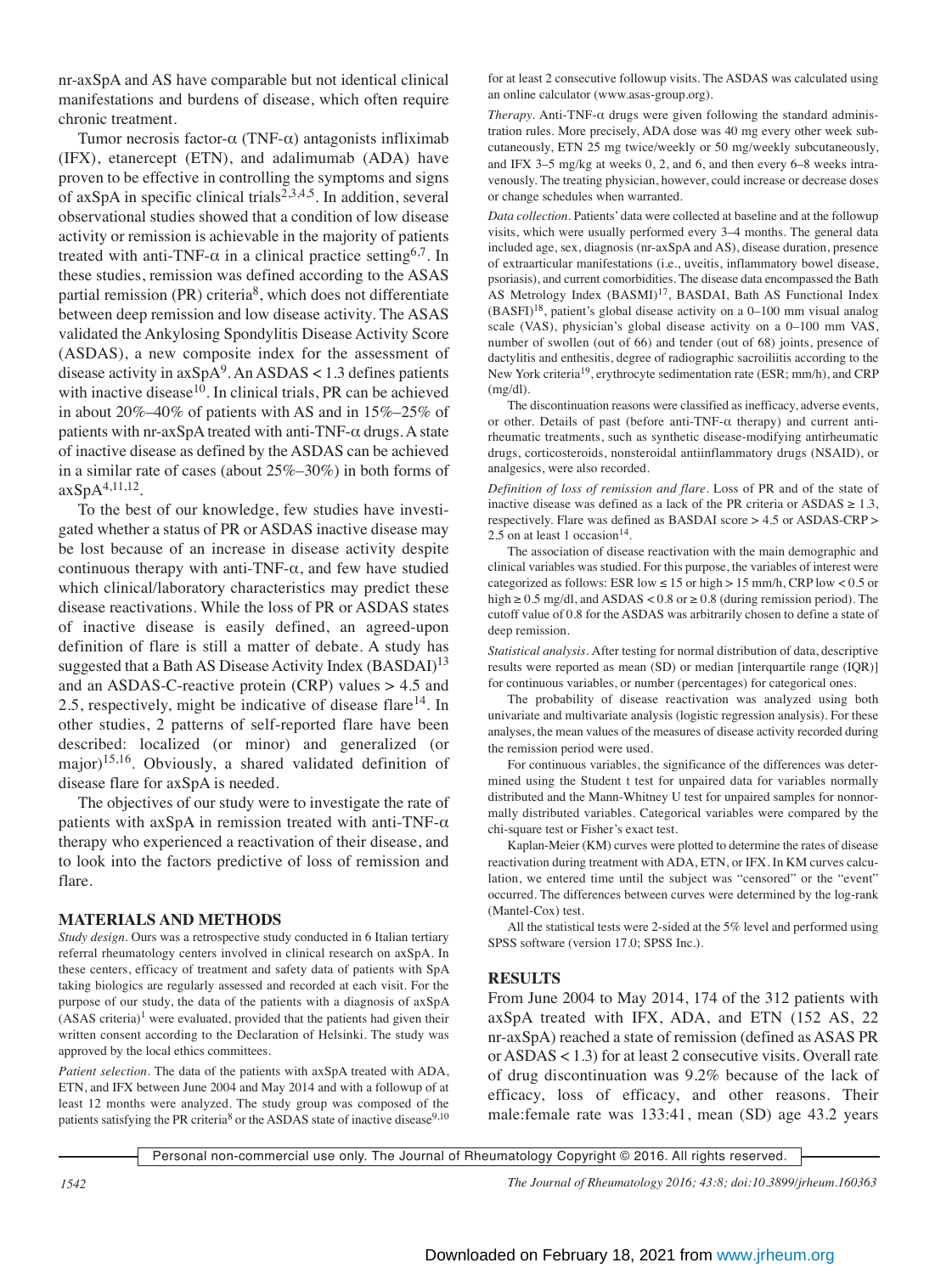(12.7), and median (IQR) disease duration 7 years (3–14). More than half of the patients (about 59%) were receiving IFX. Table 1 shows all of the demographic, clinical, and laboratory features of this patient group.

After a median (IQR) followup of 4 years  $(2-6)$ , 37 (21.2%) of the 174 patients had experienced a loss of remission and 28 (16.1% of the whole study group) had had a disease flare (BASDAI > 4.5 and/or ASDAS-CRP > 2.5). Median (IQR) duration of remission in the patients who experienced loss of remission was 1 year (0.625–2). The KM curve for loss of remission during treatment with anti-TNF- $\alpha$ in the 174 patients is shown in Figure 1. The difference in loss of response among ADA, ETN, and IFX is depicted in Figure 2. The log-rank test comparing the 3 curves showed that the probability of loss of remission with ADA, ETN, or IFX was not significantly different among these anti-TNF-α drugs. We did not find any statistically significant differences between patients with nr-axSpA and patients with AS regarding the probability of the loss of remission or of a disease flare.

*Table 1.* Demographic, clinical, and laboratory features of the patients with  $axSpA (n = 174)$  in remission and under treatment with TNF- $\alpha$  blockers. The measures of disease activity are the median values of the remission period. Values are median (IQR) or n (%) unless otherwise specified.

| Variables                         | Values         |
|-----------------------------------|----------------|
| Male/female, n                    | 133/41         |
| Age, yrs, mean (SD)               | 43.2 (12.7)    |
| Disease duration, yrs             | $7(3-14)$      |
| Presence of HLA-B27               | 122(70.1)      |
| CRP, mg/dl                        | $0.3(0.1-0.5)$ |
| ESR, mm/h                         | $9(4-13.75)$   |
| <b>BASDAI</b>                     | $1.6(0.9-2.4)$ |
| <b>BASMI</b>                      | $2(0-3)$       |
| <b>BASFI</b>                      | $1.5(0.7-2.4)$ |
| PtGA, cm                          | $1.2(0.5-2)$   |
| VAS physician, cm                 | $0.5(0-1.5)$   |
| VAS back pain, cm                 | $1.3(0.4-2)$   |
| ASDAS-CRP                         | $1.1(0.6-1.5)$ |
| Presence of grade IV sacroiliitis | 44 (25.2)      |
| Presence of psoriasis             | 18(10.3)       |
| Presence of IBD                   | 20(11.4)       |
| Presence of uveitis               | 23(13.1)       |
| Therapy                           |                |
| NSAID, continuous                 | 21(12.1)       |
| <b>sDMARD</b>                     | 25(14.3)       |
| IFX                               | 102(58.6)      |
| <b>ADA</b>                        | 25(14.3)       |
| <b>ETN</b>                        | 47(27.1)       |

axSpA: axial spondyloarthritis; TNF-α: tumor necrosis factor-α; IQR: interquartile range; CRP: C-reactive protein; ESR: erythrocyte sedimentation rate; BASDAI: Bath Ankylosing Spondylitis Disease Activity Index; BASFI: Bath Ankylosing Spondylitis Functional Index; BASMI: Bath Ankylosing Spondylitis Metrology Index; PtGA: patient's global assessment; VAS: visual analog scale; ASDAS: Ankylosing Spondylitis Disease Activity Score; IBD: inflammatory bowel disease; NSAID: nonsteroidal antiinflammatory drugs; sDMARD: synthetic disease-modifying antirheumatic drugs; IFX: infliximab; ADA: adalimumab; ETN: etanercept.

The results yielded by descriptive statistic aimed at identifying which factors were significantly associated with both loss of remission and disease flare are shown in Table 2. Median values of ESR and CRP, continuous NSAID intake, and ASDAS-CRP value  $\geq 0.8$  were significantly related with both loss of remission and disease flare. Of these 4 factors, only the continuous NSAID intake was independently associated with both loss of remission and disease flare at the multivariate analysis (Table 3). In our analysis, ESR was also significantly indicative of these events when using the cutoff value of 15 mm/h.

#### **DISCUSSION**

It is now widely recognized that disease remission should be the target of the treatment of all forms of  $axSpA^{20}$ . Ideally, this means no sign of articular and extraarticular inflammation and no development of structural damage, but practically the aim usually is to reach clinical remission as defined by validated criteria. Both the ASAS PR criteria and the ASDAS definition of inactive disease have been validated by clinical trials<sup>21,22</sup>. ASAS PR is a good treatment target, but not all patients meeting the criteria for PR have a complete absence of inflammation. The ASDAS is more comprehensive because it includes an objective measure of inflammation (CRP or ESR). In addition, because this index provides a score, it allows a quantification of disease activity and therefore of depth of remission.

Anti-TNF- $\alpha$  agents have proven to be effective in inducing disease remission in patients with  $axSpA^{3,4,5,6,7}$ , but some patients may experience a loss of their state of remission despite continuing their biological therapy. This phenomenon has not been addressed by specific studies, to our knowledge. The aim of our study was to understand rate and predisposing factors of loss of remission and of disease flare in patients with axSpA taking anti-TNF- $\alpha$  in a clinical practice setting. Over a median (IQR) followup time of 4 years (2–6), loss of PR occurred in 37 patients (21.2%) after a median (IQR) time of remission of 1 year (0.625–2). In 28 patients (16.1% of the whole study population), the clinical picture was consistent with the provided definition of disease flare. There are no data from similar studies for comparison of our findings. Registries of patients with AS treated with anti-TNF- $\alpha$  agents show discontinuation rates of about  $10\% - 15\%$  a year<sup>23,24</sup>, but those rates include any cause of discontinuation, and not just loss of efficacy. In addition, loss of remission does not lead to drug interruption in all cases. The rate of disease flares in patients with axSpA in PR with anti-TNF- $\alpha$  therapy has never been reported. In a prospective longitudinal study over a 12-month period of 200 patients with AS not taking anti-TNF- $\alpha$  drugs, flare rates were 36.9% and 28.3%, as reported by patients and physicians, respectively<sup>14</sup>. Our findings seem to indicate that in patients with  $axSpA$  in remission receiving anti-TNF- $\alpha$  agents, the rate of flares is relatively low.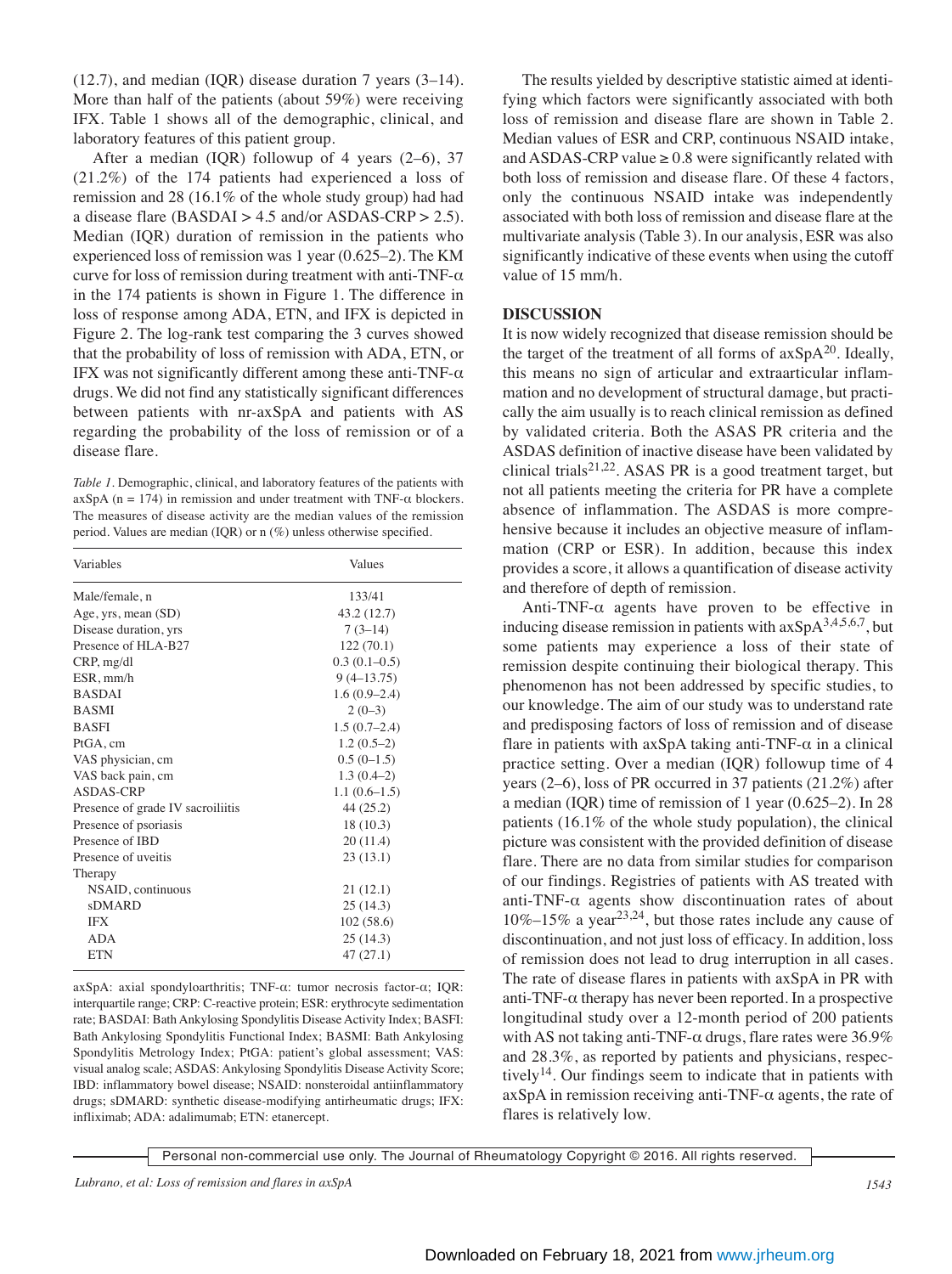

*Figure 1.* Kaplan-Meier curve of the loss of remission during treatment with anti-TNF agents in 174 patients with axial spondyloarthritis. Anti-TNF: antitumor necrosis factor.





*Figure 2.* Kaplan-Meier curves of the loss of response of ADA, ETN, and IFX in 174 patients with axial spondyloarthritis. ADA: adalimumab; ETN: etanercept; IFX: infliximab.

In our study, persistently high values of CRP and ESR and continuous NSAID intake during the remission period were the only factors significantly associated with both loss of remission and disease flare at the univariate analysis. ASDAS-CRP median value did not show this association, but a value of this score < 0.8 was predictive of persistence of remission. At the multivariate analysis, the only factors significantly associated with both loss of remission and disease flare were persistent NSAID intake and an ESR > 15 mm/h. Demographic factors, disease duration, HLA-B27, indicators of functional damage (BASMI and BASFI), and type of anti-TNF- $\alpha$  drug did not show any association with disease reactivation. Altogether, these results seem to suggest that disease relapse was more likely in patients with a persistent underlying mild inflammation, as revealed by higher ESR and CRP values and the need for NSAID<sup>25</sup>. The

association between ASDAS-CRP < 0.8 and persistence of remission seems to confirm that patients in deeper remission were less likely to relapse.

Translated into clinical practice, the findings of our study underline the importance of regular monitoring of laboratory and clinical features of patients with axSpA treated with anti-TNF- $\alpha$  therapy, even when they reach a state of PR. Patients with residual inflammation should be followed more closely and might benefit from a dose increase of their therapy, if feasible. On the other hand, patients with deeper remission might be candidates for a tapering regime, a strategy much discussed, especially after the data from studies in early  $axSpA^{26,27}$  confirmed a poor outcome with anti-TNF- $\alpha$  discontinuation upon remission. However, the usefulness of these treatment strategies in the management of patients with SpA in remission treated with anti-TNF- $\alpha$ therapy should be proved by specific studies.

Recently, the ASAS group identified some definitions of flares based on changes in pain and the ASDAS and BASDAI indices28, and in another study, Godfrin-Valnet, *et al* defined flares as a variation of  $\geq 2.1$  units in BASDAI, 0.8 units in ASDAS-ESR, or 1.3 units in ASDAS-CRP, using a different approach<sup>29</sup>. In this context, some authors consider relative variations and others absolute values above a significant threshold to define disease flares $30$ . In our study, we identified patients with axSpA in remission with a similar disease activity at baseline, and for this reason we chose an absolute value to identify a flare.

Our present study has some limitations. First, data were taken from our database retrospectively. Second, because the number of patients with loss of remission and disease flare was relatively low, some associations might have not reached the level of statistical significance. Third, disease activity was defined only by clinical and laboratory variables. Sacroiliac joint and spine magnetic resonance imaging might have provided more precise insight on the presence and grade of residual inflammation. Despite these limitations, the results of our study convey useful information on an issue clinically relevant in daily practice.

Our study showed that over a median period of 1 year, loss of remission and disease flares occurred, respectively, in about 21% and 16% of the patients with axSpA who had achieved a state of remission while receiving anti-TNF- $\alpha$ therapy. Mild residual disease activity proved to be predictive of disease reactivation.

#### **REFERENCES**

- 1. Rudwaleit M, van der Heijde D, Landewé R, Listing J, Akkoc N, Brandt J, et al. The development of Assessment of SpondyloArthritis international Society classification criteria for axial spondyloarthritis (part II): validation and final selection. Ann Rheum Dis 2009;68:777-83.
- 2. Sieper J, Lenaerts J, Wollenhaupt J, Rudwaleit M, Mazurov VI, Myasoutova L, et al; All INFAST Investigators. Efficacy and safety of infliximab plus naproxen versus naproxen alone in patients with early, active axial spondyloarthritis: results from the double-blind,

Personal non-commercial use only. The Journal of Rheumatology Copyright © 2016. All rights reserved.

*1544 The Journal of Rheumatology 2016; 43:8; doi:10.3899/jrheum.160363*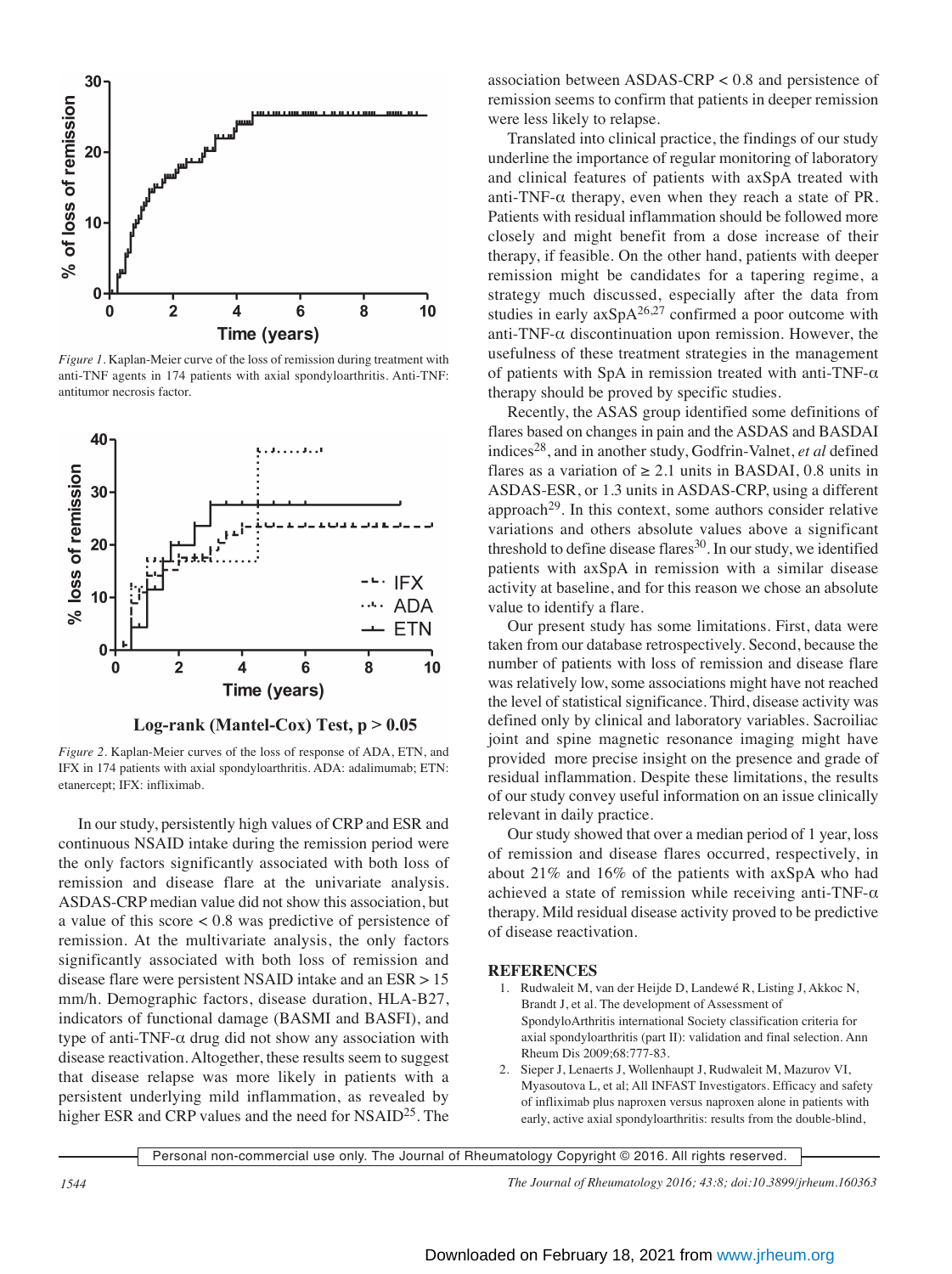| Table 2. Association of main demographic and clinical variables with loss of remission and disease flare in patients with axSpA in remission with anti-TNF- $\alpha$ |  |
|----------------------------------------------------------------------------------------------------------------------------------------------------------------------|--|
| therapy. Values are median (IQR) or $n$ (%) unless otherwise specified.                                                                                              |  |

| Variables                       | Loss of Remission |                     |       |                   |                     |       |
|---------------------------------|-------------------|---------------------|-------|-------------------|---------------------|-------|
|                                 | Yes, $n = 37$     | No. $n = 137$       | p     | Yes, $n = 28$     | No, $n = 146$       | p     |
| Male vs female                  | 28(75.7)          | 105(76.6)           | 0.902 | 22(78.6)          | 111(76)             | 0.771 |
| Age, yrs, mean (SD)             | 44.1(13.5)        | 43.1(12.6)          | 0.699 | 44.2(13.9)        | 43.1(12.5)          | 0.662 |
| Disease duration, mos           | $108(36-192)$     | $82(36-155)$        | 0.289 | $88(36-153)$      | $84(36-168)$        | 0.732 |
| $ESR.$ mm/h                     | $12(10-19)$       | $7(4-12)$           | 0.001 | $12(9-19)$        | $7(4-13)$           | 0.001 |
| CRP, mg/dl                      | $0.5(0.2-0.6)$    | $0.2(0.03-0.5)$     | 0.010 | $0.5(0.2-0.6)$    | $0.2(0.05-0.5)$     | 0.022 |
| NSAID, concomitant use          |                   |                     |       |                   |                     |       |
| vs sporadic use                 | 9(24.3)           | 12(8.9)             | 0.011 | 8(28.6)           | 13(9)               | 0.004 |
| HLA-B27, presence vs absence    | 28(75.7)          | 94(68.6)            | 0.405 | 21(75)            | 101(69.2)           | 0.538 |
| <b>ASDAS-CRP</b>                | $1.22(0.88-1.62)$ | $0.98(0.42 - 1.51)$ | 0.107 | $1.28(0.91-1.65)$ | $0.99(0.42 - 1.51)$ | 0.056 |
| ASDAS-CRP $> 0.8$ vs $\leq 0.8$ | 29 (78.4)         | 78 (57.8)           | 0.022 | 23(82.1)          | 84 (58.3)           | 0.017 |
| EAM, presence vs absence        | 12(32.4)          | 43(31.4)            | 0.903 | 9(32.1)           | 46(31.5)            | 0.947 |

axSpA: axial spondyloarthritis; TNF-α: tumor necrosis factor-α; IQR: interquartile range; ESR: erythrocyte sedimentation rate; CRP: C-reactive protein; NSAID: nonsteroidal antiinflammatory drugs; ASDAS: Ankylosing Spondylitis Disease Activity Score; EAM: extraarticular manifestations.

> *Table 3.* Association of main demographic and clinical variables with loss of remission and disease flare in patients with axSpA in remission while taking anti-TNF- $\alpha$  therapy (logistic regression).

| <b>Variables</b>         | Loss of Remission |                 |       | Disease Flare |                 |       |
|--------------------------|-------------------|-----------------|-------|---------------|-----------------|-------|
|                          | <b>OR</b>         | 95% CI          | p     | OR            | 95% CI          | p     |
| Age, yrs                 | 1.005             | $0.970 - 1.041$ | 0.780 | 1.014         | $0.976 - 1.054$ | 0.463 |
| Male vs female           | 0.797             | $0.301 - 2.110$ | 0.648 | 1.089         | $0.348 - 3.407$ | 0.883 |
| Disease duration, mos    | 1.002             | $0.998 - 1.006$ | 0.278 | 1.000         | $0.995 - 1.005$ | 0.947 |
| IFX vs ADA + ETN         | 1.034             | $0.410 - 2.606$ | 0.943 | 1.192         | $0.420 - 3.383$ | 0.741 |
| $ADA$ vs $IFX + ETN$     | 1.152             | $0.294 - 4.515$ | 0.839 | 1.250         | $0.267 - 5.840$ | 0.777 |
| $ESR. > 15$ vs $\leq 15$ | 2.901             | 1.233-6.824     | 0.015 | 2.691         | 1.044-6.937     | 0.040 |
| NSAID continuous use     | 4.054             | 1.400-11.738    | 0.010 | 4.540         | 1.532-13.454    | 0.006 |

axSpA: axial spondyloarthritis; TNF-α: tumor necrosis factor-α; IFX: infliximab; ADA: adalimumab; ETN: etanercept; ESR: erythrocyte sedimentation rate; NSAID: nonsteroidal antiinflammatory drugs.

placebo-controlled INFAST study, Part 1. Ann Rheum Dis 2014;73:101-7.

- 3. Song IH, Weiß A, Hermann KG, Haibel H, Althoff CE, Poddubnyy D, et al. Similar response rates in patients with ankylosing spondylitis and non-radiographic axial spondyloarthritis after 1 year of treatment with etanercept: results from the ESTHER trial. Ann Rheum Dis 2013;72:823-5.
- 4. Sieper J, van der Heijde D, Dougados M, Mease PJ, Maksymowych WP, Brown MA, et al. Efficacy and safety of adalimumab in patients with non-radiographic axial spondyloarthritis: results of a randomised placebo-controlled trial (ABILITY-1). Ann Rheum Dis 2013;72:815-22.
- 5. van der Heijde D, Sieper J, Maksymowych WP, Dougados M, Burgos-Vargas R, Landewé R, et al; Assessment of SpondyloArthritis international Society. 2010 Update of the international ASAS recommendations for the use of anti-TNF agents in patients with axial spondyloarthritis. Ann Rheum Dis 2011;70:905-8.
- 6. Lubrano E, Perrotta FM, Marchesoni A, D'Angelo S, Ramonda R, Addimanda O, et al. Remission in nonradiographic axial spondyloarthritis treated with anti-tumor necrosis factor-α drugs: an Italian multicenter study. J Rheumatol 2015;42:258-63.
- 7. Spadaro A, Lubrano E, Marchesoni A, D'Angelo S, Ramonda R, Addimanda O, et al. Remission in ankylosing spondylitis treated with anti-TNF-α drugs: a national multicentre study. Rheumatology 2013;52:1914-9.
- 8. Anderson JJ, Baron G, van der Heijde D, Felson DT, Dougados M. Ankylosing spondylitis assessment group preliminary definition of short-term improvement in ankylosing spondylitis. Arthritis Rheum 2001;44:1876-86.
- 9. Lukas C, Landewé R, Sieper J, Dougados M, Davis J, Braun J, et al; Assessment of SpondyloArthritis international Society. Development of an ASAS-endorsed disease activity score (ASDAS) in patients with ankylosing spondylitis. Ann Rheum Dis 2009;68:18-24.
- 10. Machado P, Landewé R, Lie E, Kvien TK, Braun J, Baker D, et al; Assessment of SpondyloArthritis international Society. Ankylosing Spondylitis Disease Activity Score (ASDAS): defining cut-off values for disease activity states and improvement scores. Ann Rheum Dis 2011;70:47-53.
- 11. Zochling J, Braun J. Remission in ankylosing spondylitis. Clin Exp Rheumatol 2006;24 Suppl 43:S-88-92.
- 12. Landewé R, Braun J, Deodhar A, Dougados M, Maksymowych WP, Mease PJ, et al. Efficacy of certolizumab pegol on signs and symptoms of axial spondyloarthritis including ankylosing spondylitis: 24-week results of a double-blind randomised placebo-controlled Phase 3 study. Ann Rheum Dis 2014;73:39-47.
- 13. Garrett S, Jenkinson T, Kennedy LG, Whitelock H, Gaisford P, Calin A. A new approach to defining disease status in ankylosing spondylitis: the Bath Ankylosing Spondylitis Disease Activity Index. J Rheumatol 1994;21:2286-91.
- 14. Godfrin-Valnet M, Prati C, Puyraveau M, Toussirot E,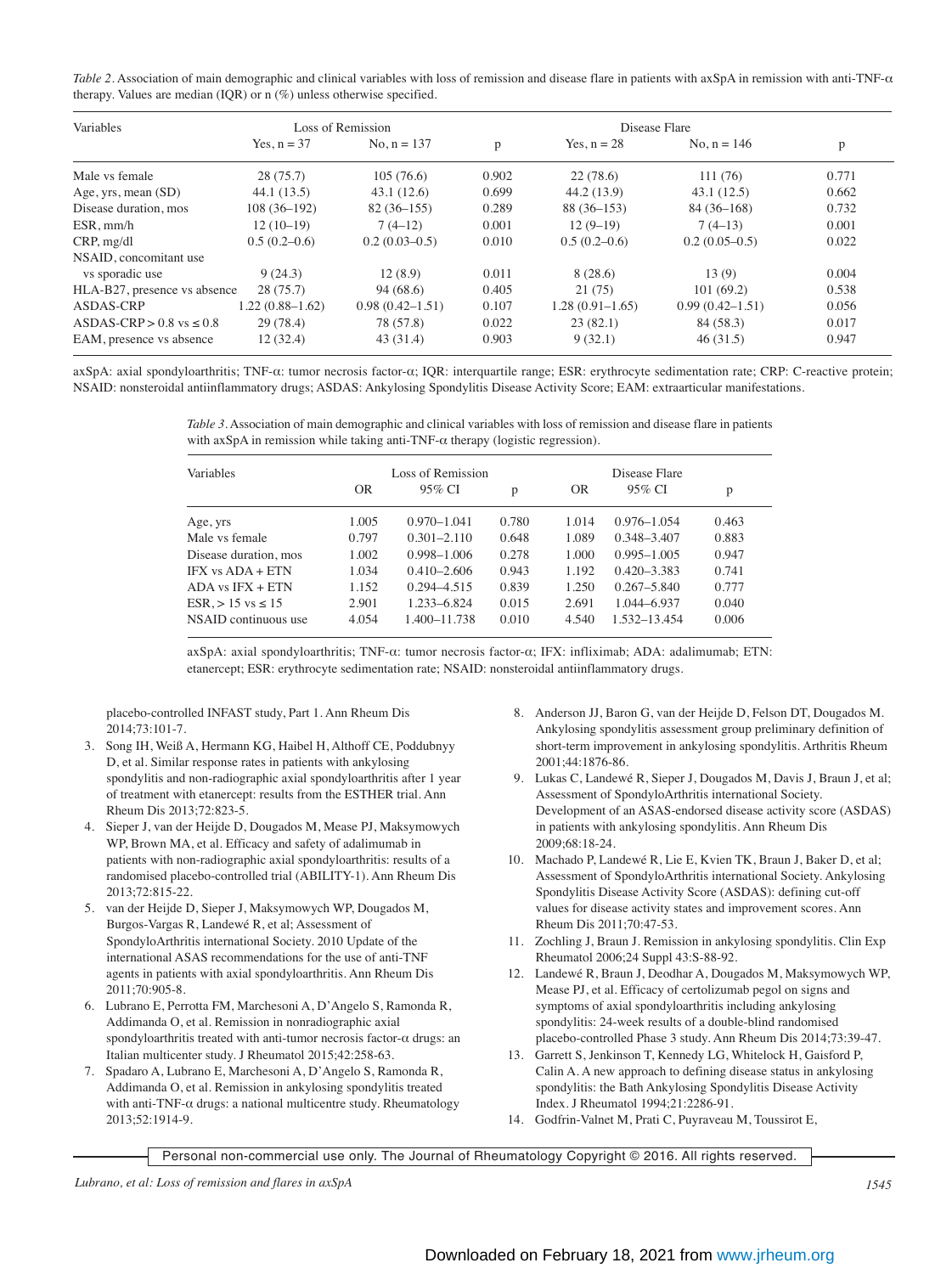Letho-Gyselink H, Wendling D. Evaluation of spondylarthritis activity by patients and physicians: ASDAS, BASDAI, PASS, and flares in 200 patients. Joint Bone Spine 2013;80:393-8.

- 15. Brophy S, Calin A. Definition of disease flare in ankylosing spondylitis: the patients' perspective. J Rheumatol 2002;29:954-8.
- 16. Cooksey R, Brophy S, Gravenor MB, Brooks CJ, Burrows CL, Siebert S. Frequency and characteristics of disease flares in ankylosing spondylitis. Rheumatology 2010;49:929-32.
- 17. Jenkinson TR, Mallorie PA, Whitelock HC, Kennedy LG, Garrett SL, Calin A. Defining spinal mobility in ankylosing spondylitis (AS). The Bath AS Metrology Index. J Rheumatol 1994;21:1694-8.
- 18. Calin A, Garrett S, Whitelock H, Kennedy LG, O'Hea J, Mallorie P, et al. A new approach to defining functional ability in ankylosing spondylitis: the development of the Bath Ankylosing Spondylitis Functional Index. J Rheumatol 1994;21:2281-5.
- 19. van der Linden S, Valkenburg HA, Cats A. Evaluation of diagnostic criteria for ankylosing spondylitis. A proposal for modification of the New York criteria. Arthritis Rheum 1984;27:361-8.
- 20. Smolen JS, Braun J, Dougados M, Emery P, Fitzgerald O, Helliwell P, et al. Treating spondyloarthritis, including ankylosing spondylitis and psoriatic arthritis, to target: recommendations of an international task force. Ann Rheum Dis 2014;73:6-16.
- 21. van Tubergen A, van der Heijde D, Anderson J, Landewé R, Dougados M, Braun J, et al. Comparison of statistically derived ASAS improvement criteria for ankylosing spondylitis with clinically relevant improvement according to an expert panel. Ann Rheum Dis 2003;62:215-21.
- 22. Stone MA, Inman RD, Wright JG, Maetzel A. Validation exercise of the Ankylosing Spondylitis Assessment Study (ASAS) group response criteria in ankylosing spondylitis patients treated with biologics. Arthritis Rheum 2004;51:316-20.
- 23. Glintborg B, Ostergaard M, Krogh NS, Dreyer L, Kristensen HL, Hetland ML. Predictors of treatment response and drug continuation

in 842 patients with ankylosing spondylitis treated with anti-tumour necrosis factor: results from 8 years' surveillance in the Danish nationwide DANBIO registry. Ann Rheum Dis 2010;69:2002-8.

- 24. Heinonen AV, Aaltonen KJ, Joensuu JT, Lähteenmäki JP, Pertovaara MI, Romu MK, et al. Effectiveness and drug survival of TNF inhibitors in the treatment of ankylosing spondylitis: a prospective cohort study. J Rheumatol 2015;42:2339-46.
- 25. Lorenzin M, Ortolan A, Frallonardo P, Oliviero F, Punzi L, Ramonda R. Predictors of response and drug survival in ankylosing spondylitis patients treated with infliximab. BMC Musculoskelet Disord 2015;16:166.
- 26. Sieper J, Lenaerts J, Wollenhaupt J, Rudwaleit M, Mazurov VI, Myasoutova L, et al; All INFAST Investigators. Maintenance of biologic-free remission with naproxen or no treatment in patients with early, active axial spondyloarthritis: results from a 6-month, randomised, open-label follow-up study, INFAST Part 2. Ann Rheum Dis 2014;73:108-13.
- 27. Song IH, Althoff CE, Haibel H, Hermann KG, Poddubnyy D, Listing J, et al. Frequency and duration of drug-free remission after 1 year of treatment with etanercept versus sulfasalazine in early axial spondyloarthritis: 2 year data of the ESTHER trial. Ann Rheum Dis 2012;71:1212-5.
- 28. Gossec L, Portier A, Landewé R, Etcheto A, Navarro-Compán V, Kroon F, et al. Preliminary definitions of 'flare' in axial spondyloarthritis, based on pain, BASDAI and ASDAS-CRP: an ASAS initiative. Ann Rheum Dis 2016 Feb 4 (E-pub ahead of print).
- 29. Godfrin-Valnet M, Puyraveau M, Prati C, Wendling D. Flare in spondyloarthritis: thresholds of disease activity variations. Joint Bone Spine 2015;82:192-5.
- 30. Wendling D, Prati C. Flare in axial spondyloarthritis. The dark side of the outcome. Ann Rheum Dis 2016 March 15 (E-pub ahead of print).